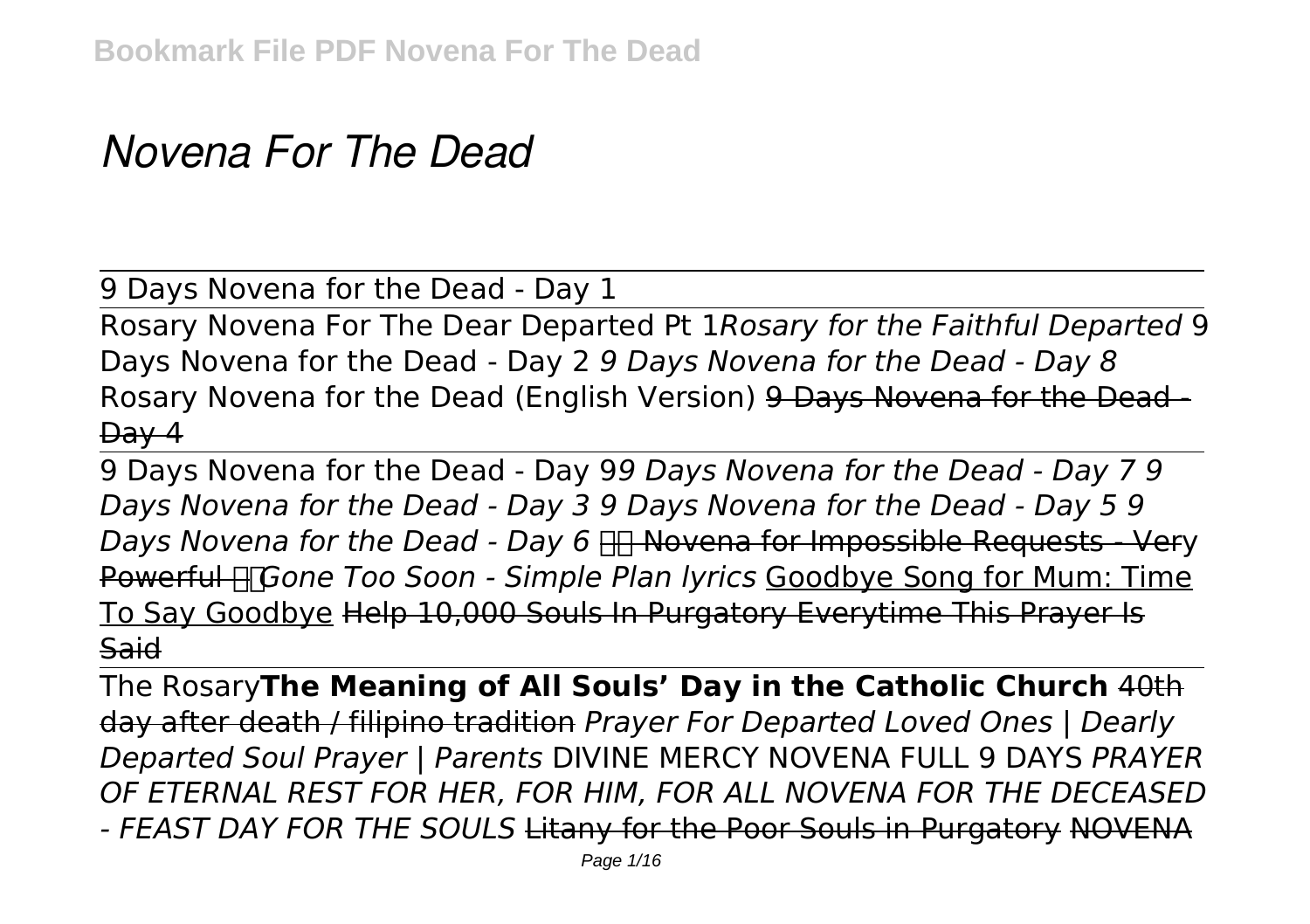FOR THE DEAD | With Fr. Richard Bolaton, STL Novena for a Departed Soul Novena for the dead THE HOLY ROSARY : LUMINOUS MYSTERIES (Thursday) *THE HOLY ROSARY : GLORIOUS MYSTERIES (Sunday and Wednesday)*

Novena For The Dead

Day 1 – Novena For the Dead. Let us begin, In the name of the Father, and of the Son, and of the Holy Spirit. Amen. Leader: Lord our God, receive our supplications, prayers and mortifications and sighs in suffrage for the holy souls for whom we make this novena; and we pray that by the motherly love bestowed on you by your most holy Mother,

NOVENA FOR THE DEAD - Powerful Catholic Novenas Day 1 – Novena For the Dead. Let us begin, In the name of the Father, and of the Son, and of the Holy Spirit. Amen. Leader: Lord our God, receive our supplications, prayers and mortifications and sighs in suffrage for the holy souls for whom we make this novena; and we pray that by the motherly love bestowed on you by your most holy Mother,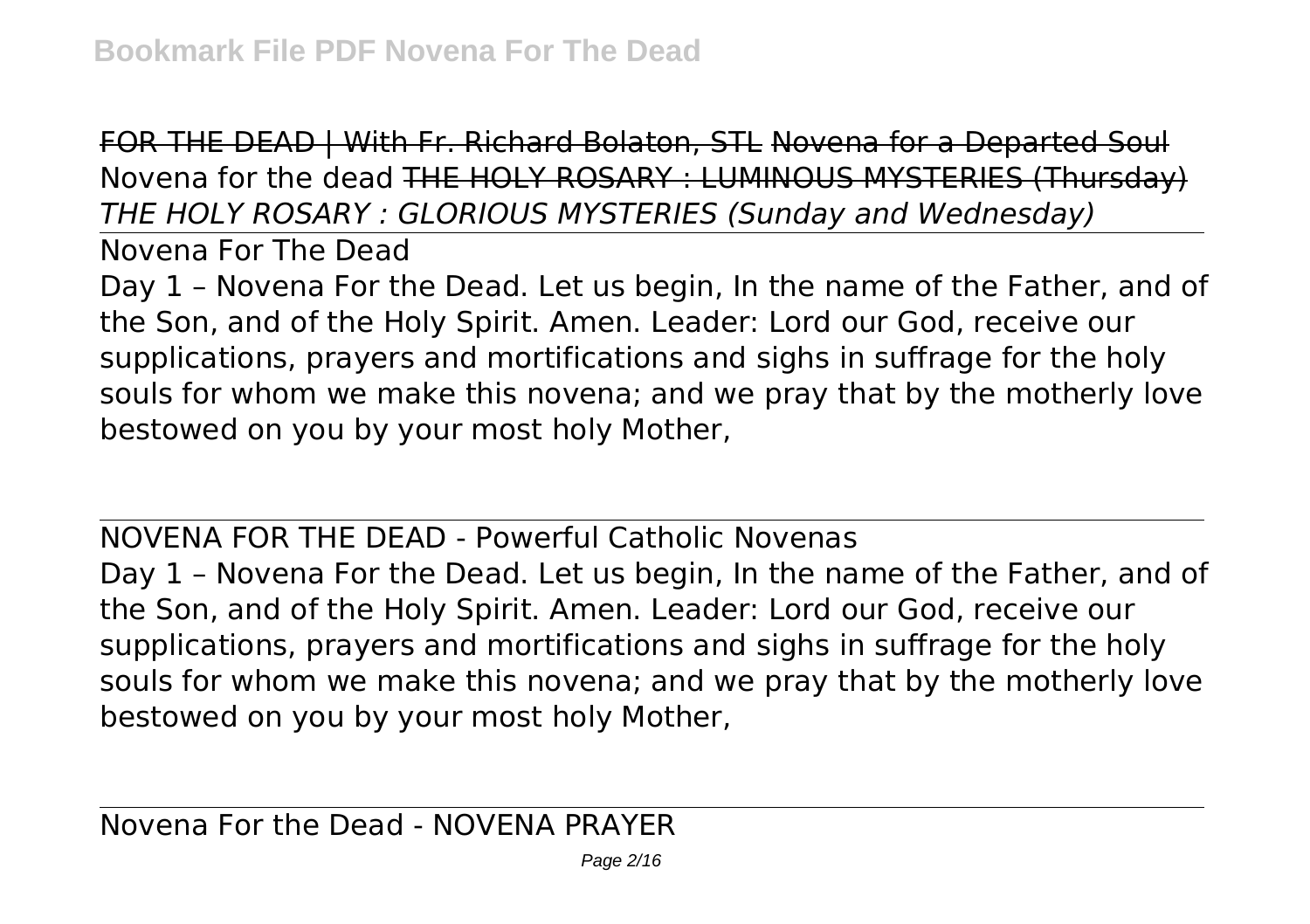NOVENA FOR THE DEAD. FIRST DAY Leader: Lord our God, receive our supplications, prayers and mortifications and sighs in suffrage for the holy souls for whom we make this novena; and we pray that by the motherly love bestowed on you by your most holy Mother, when she followed you on the way of sorrow up to Mount Calvary,

NOVENA FOR THE DEAD - Catholic Doors Novena prayer for the dead. Leader: You would be pleased to deliver the souls of our relatives and friends from the pains of hell You who would be pleased to grant them all the pardon and remission of all their sins You who would be pleased to fulfill all their desires You who would be pleased to receive them into the company of the blessed Leader: Lamb of God who takes away the sins of the world.

Novena prayer for the dead - About Philippines NINE-DAY NOVENA PRAYER FOR THE DEAD CONCLUDING PRAYER Leader: All: Merciful Father, hear our prayers and console us. As we renew our faith in your Son, whom you raised from the dead, strengthen our hope that our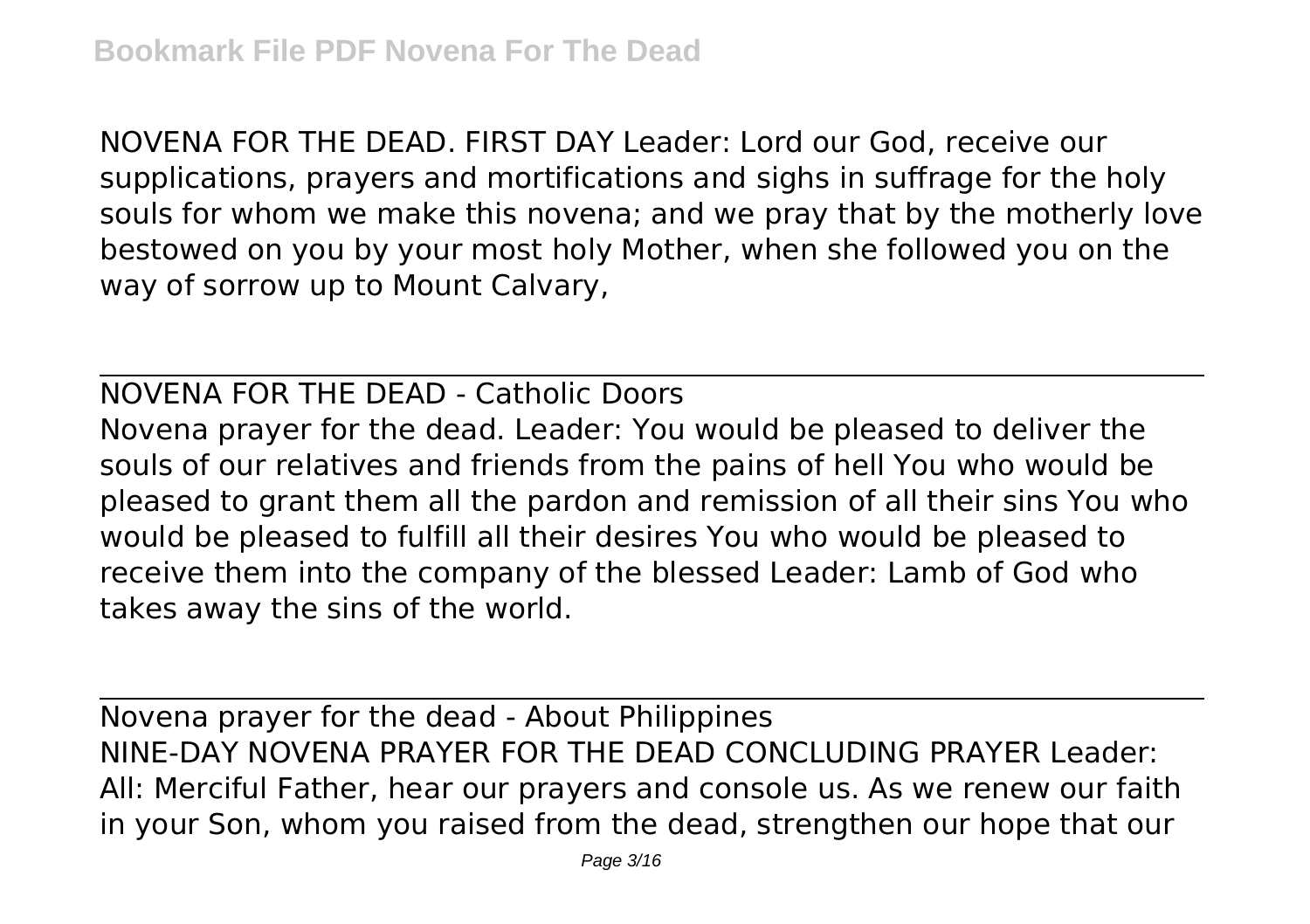dear departed will share in Christ's resurrection, who lives and reigns with you and the Holy Spirit, one God forever and ever. AMEN.

Novena Prayer For The Dead [k546ev5gz7l8] Lord our God, receive our supplications, prayers and mortifications and sighs in suffrage for the holy souls for whom we make this novena; and we pray that by the motherly love bestowed on you by your most holy Mother, when she followed you on the way of sorrow up to Mount Calvary, and grant what we ask of you in this novena for your greater honour and glory.

Powerful Catholic Novena for God to Have Mercy on the Soul ... The novena prayer for the dead is an old tradition that was originally created into a nine day cycle of masses to pray for the deceased individual.

Novena For Our Dear Dead - Fill Out and Sign Printable PDF ... Novena for one who has died | Our Lady of Guadalupe Praying that the Lord be merciful in judging those who have gone before us in faith is a deeply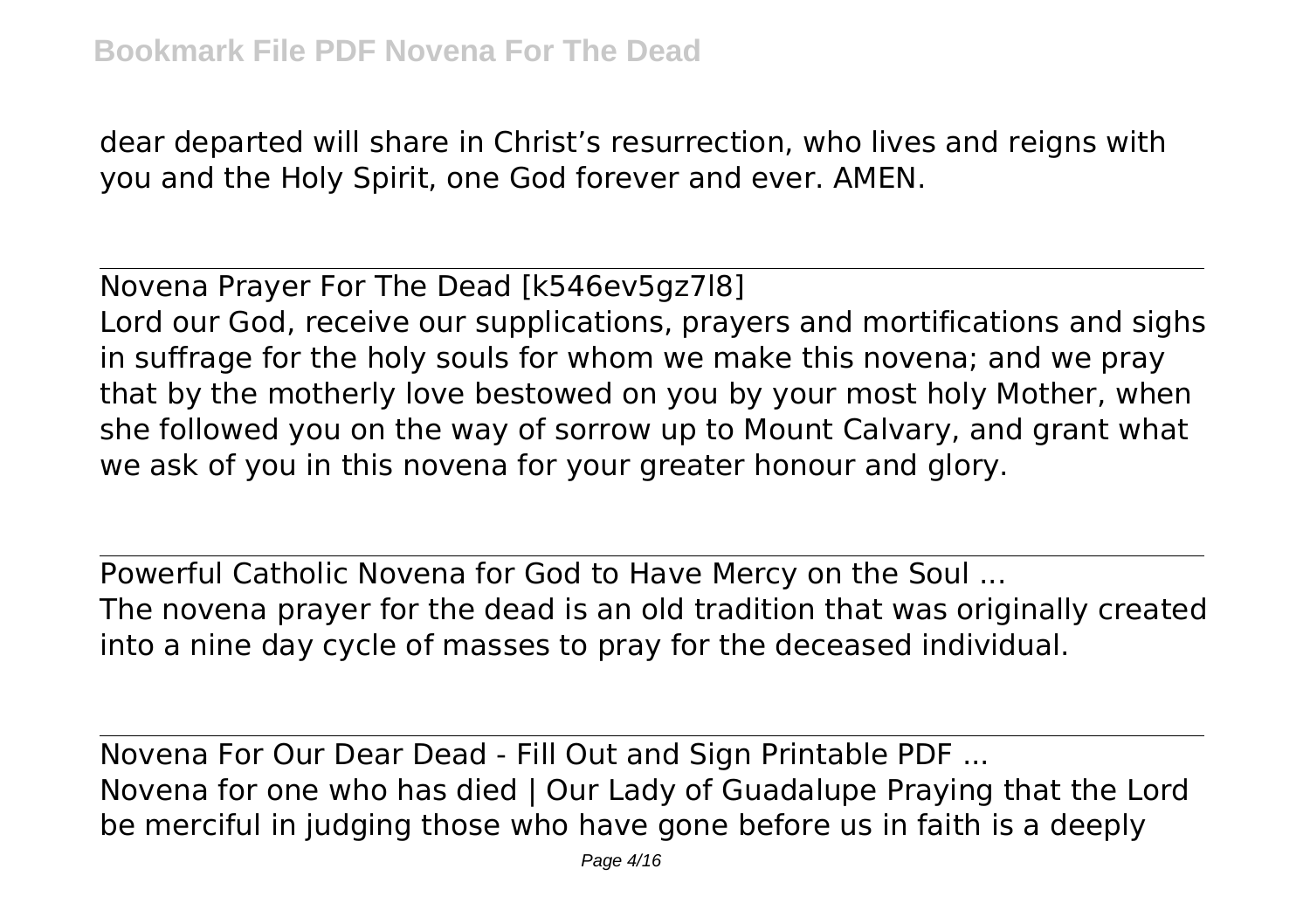rooted tradition. This particular novena (a word which represents a 9-day period of prayer) comes from the Philippine culture. It may be used in its entirety, or adapted according to need.

Novena for one who has died | Our Lady of Guadalupe Novena Prayer for the Dead Day 1 . Lord Jesus, my Savior I have very often deserved to be cast into hell. How great would my suffering be if I were now cast away and compelled to think that I myself had caused my doom. I thank You for the patience with which You have tolerated me.

Prayer for the Dead - Catholic Prayer for the Dead The entire month of November, is dedicated to honoring the dearly departed. The month begins with All Saints Day, November 1st, followed by All Souls Day, November 2nd. On these days, Catholics recite prayers in private and at mass, that honor the dead, while seeking to help free souls from purgatory.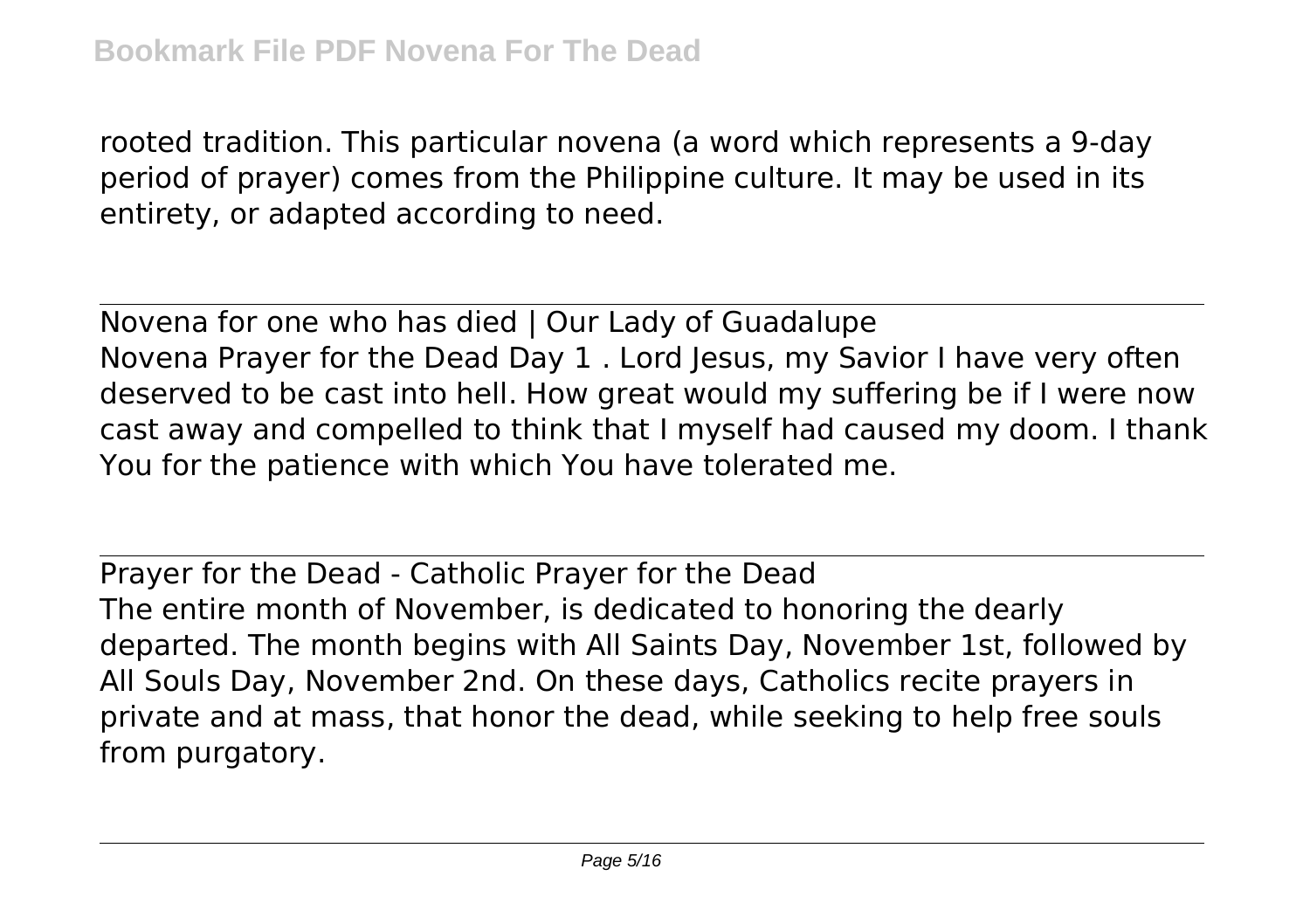The 9 Day Novena Prayers for the Poor Souls in Purgatory ... NOVENA PRAYER FOR THE DEAD After praying the HOLY ROSARY, which has a plenary indulgence attached to it and could be applied to the eternal repose of the soul of the deceased, the following prayer is used for each day. PRAYER FOR EACH DAY (to be followed by the invocations to Jesus, the Litany for the faithful, then the Concluding prayer.

NOVENA PRAYER FOR THE DEAD - Catholics striving for holiness How Do You Pray the Nine-day Novena for the Dead? The nine-day novena for the dead is exactly what it sounds like. It's a series of prayers recited over a period of nine days in honor of someone who has passed away. Here, we'll break down the steps that go into this novena: 1. Select the prayer(s) you wish to use. When praying any novena, it is important to do with intention.

How Do You Pray the 9 Day Novena for the Dead? | Cake Blog 1 1 Year Novena Prayer for the Faithful Departed After 40 Days THE HOLY ROSARY FOR OUR BLESSED MOTHER (Daily prayer for 1 year consecutive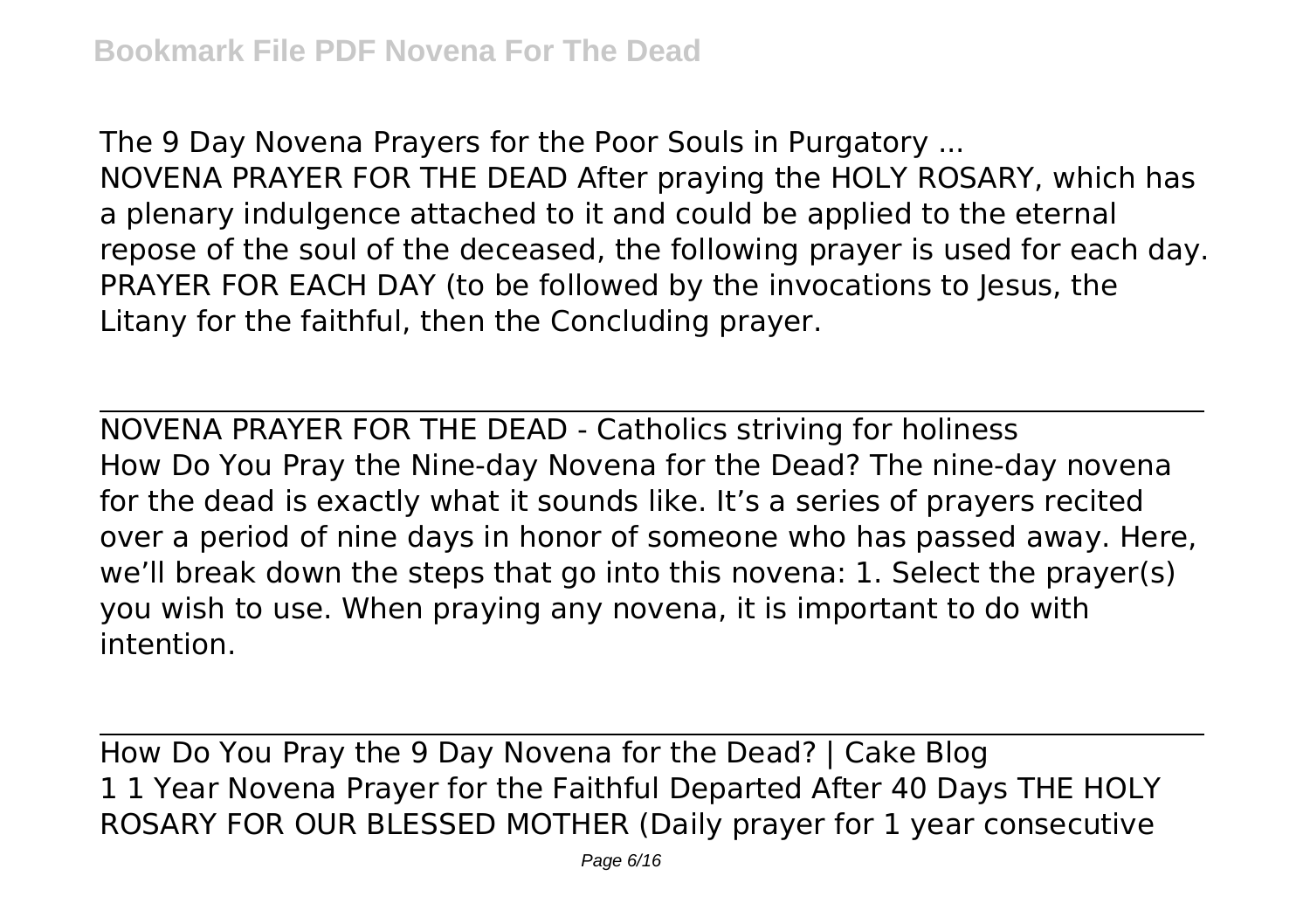nights, after the 9 consecutive nights of The Holy Rosary) Leader: In the Name of the Father and of the Son and of the Holy Spirit.

Novena Prayer For The Dead After 40 Days (1) [6ngegv3re2lv] The Rosary for the Dead: How to Pray a Novena for the Church Suffering. There is quite possibly nothing as consoling as the cadence of a Rosary prayed for a soul who has recently died. Catholics commonly offer a Rosary for the newly deceased, usually at the funeral visitation or shortly before or after the funeral Mass.

The Rosary for the Dead: How to Pray a Novena for the ... This Novena, written by St. Alphonsus Liguori, is to be prayed leading up to All Soul's Day, for the suffering souls in Purgatory.

Novena for the Holy Souls in Purgatory | Pray Catholic Novenas Novena prayer for the dead - Catholic Filipino-Australian Chaplaincy... Leader: You would be pleased to deliver the souls of our relatives and friends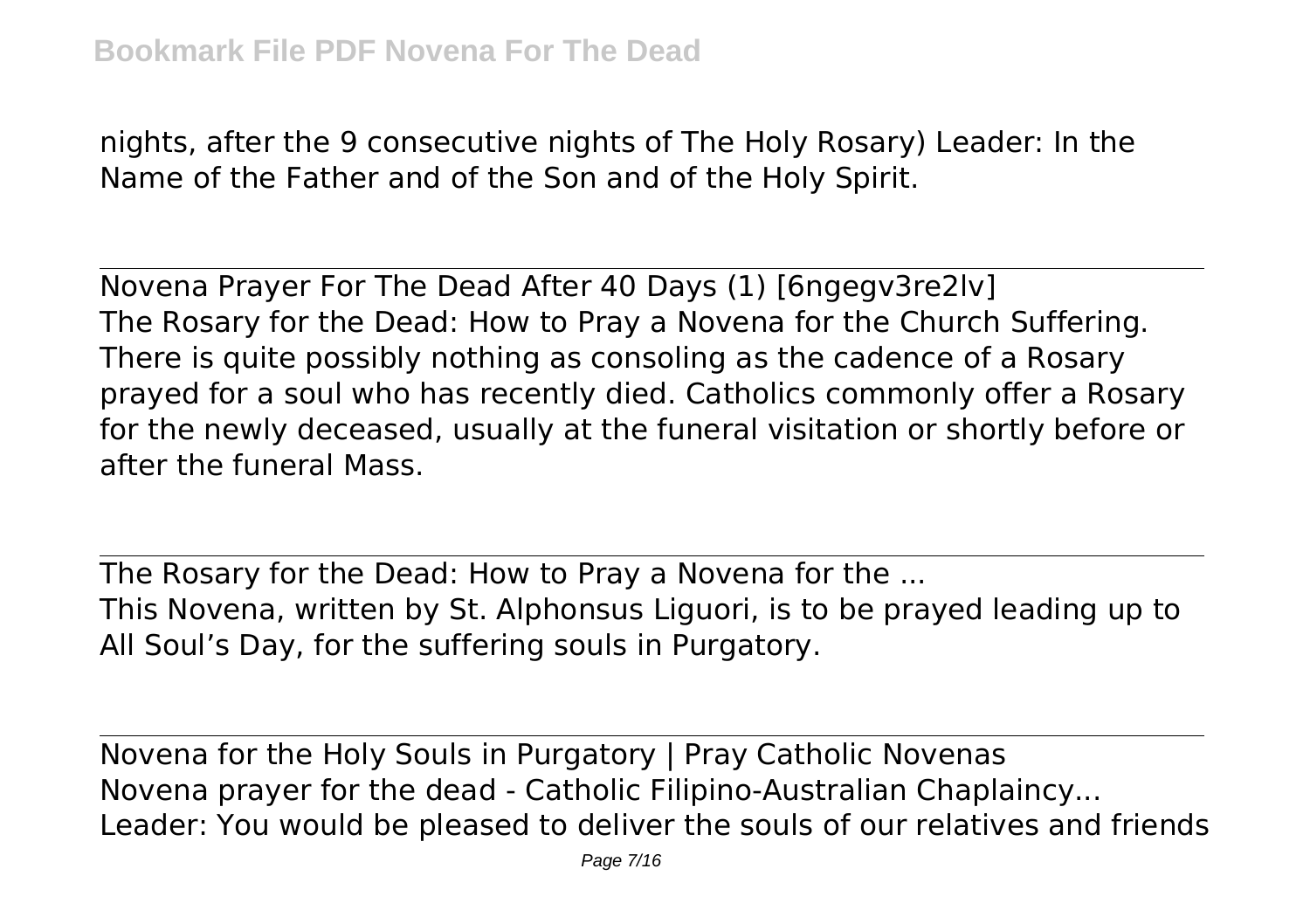from the pains of hell You who would be pleased to grant the m all the

Novena prayer for the dead - Catholic Filipino-Australian ... "It is a holy and wholesome thing to pray for the dead, that they may be loosed from their sins." (II Macab. 12, 46). From our own workshop, this Chaplet for the Dead is made with genuine black onyx beads, traditionally wire-wrapped in bronze by hand, making the rosary virtually unbreakable. Find Chaplet Prayers below.

Chaplet for the Dead. Rosary Chaplet for the Souls in ... Novena for the Dead. Praying that the Lord be merciful in judging those who have gone before us in faith is a deeply rooted tradition. This particular novena (a word which represents a 9-day period of prayer) comes from the Philippine culture. It may be used in its entirety, or adapted according to need.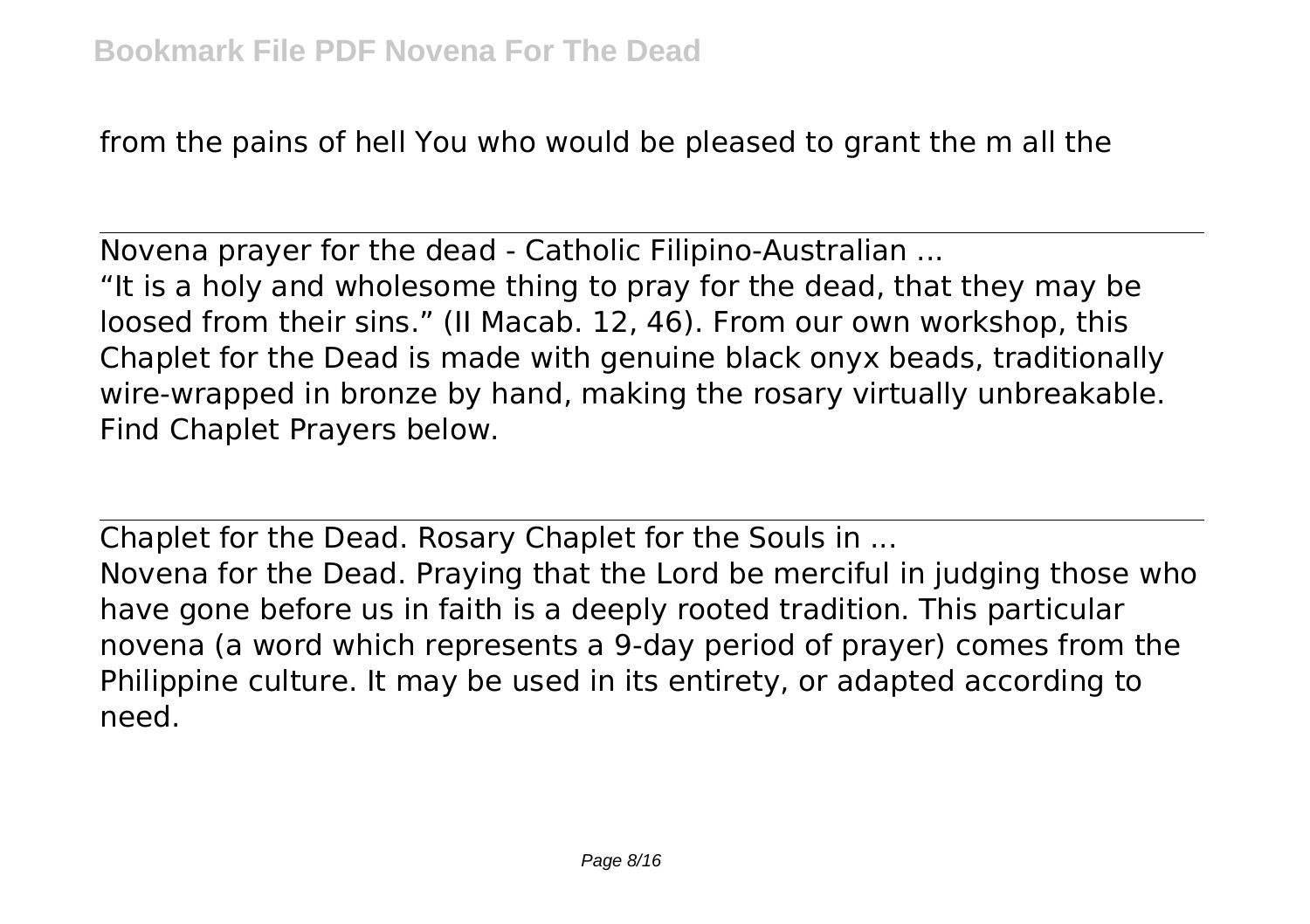9 Days Novena for the Dead - Day 1

Rosary Novena For The Dear Departed Pt 1*Rosary for the Faithful Departed* 9 Days Novena for the Dead - Day 2 *9 Days Novena for the Dead - Day 8* Rosary Novena for the Dead (English Version) 9 Days Novena for the Dead - $\theta$ ay 4

9 Days Novena for the Dead - Day 9*9 Days Novena for the Dead - Day 7 9 Days Novena for the Dead - Day 3 9 Days Novena for the Dead - Day 5 9 Days Novena for the Dead - Day 6* FIT Novena for Impossible Requests - Very Powerful *Gone Too Soon - Simple Plan lyrics* Goodbye Song for Mum: Time To Say Goodbye Help 10,000 Souls In Purgatory Everytime This Prayer Is **Said** 

The Rosary**The Meaning of All Souls' Day in the Catholic Church** 40th day after death / filipino tradition *Prayer For Departed Loved Ones | Dearly Departed Soul Prayer | Parents* DIVINE MERCY NOVENA FULL 9 DAYS *PRAYER OF ETERNAL REST FOR HER, FOR HIM, FOR ALL NOVENA FOR THE DECEASED - FEAST DAY FOR THE SOULS* Litany for the Poor Souls in Purgatory NOVENA FOR THE DEAD | With Fr. Richard Bolaton, STL Novena for a Departed Soul Novena for the dead THE HOLY ROSARY : LUMINOUS MYSTERIES (Thursday) *THE HOLY ROSARY : GLORIOUS MYSTERIES (Sunday and Wednesday)*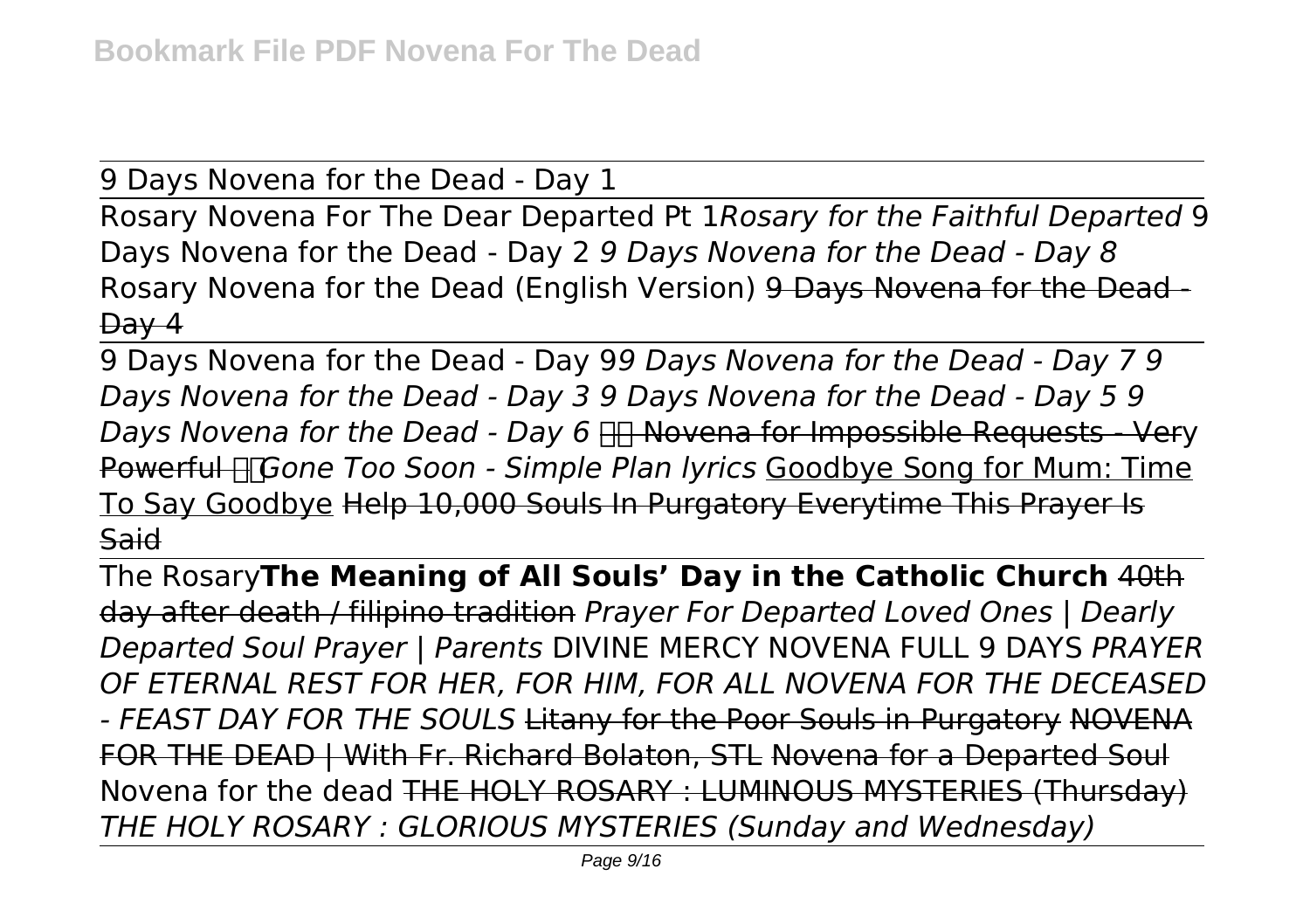Novena For The Dead

Day 1 – Novena For the Dead. Let us begin, In the name of the Father, and of the Son, and of the Holy Spirit. Amen. Leader: Lord our God, receive our supplications, prayers and mortifications and sighs in suffrage for the holy souls for whom we make this novena; and we pray that by the motherly love bestowed on you by your most holy Mother,

NOVENA FOR THE DEAD - Powerful Catholic Novenas Day 1 – Novena For the Dead. Let us begin, In the name of the Father, and of the Son, and of the Holy Spirit. Amen. Leader: Lord our God, receive our supplications, prayers and mortifications and sighs in suffrage for the holy souls for whom we make this novena; and we pray that by the motherly love bestowed on you by your most holy Mother,

Novena For the Dead - NOVENA PRAYER NOVENA FOR THE DEAD. FIRST DAY Leader: Lord our God, receive our supplications, prayers and mortifications and sighs in suffrage for the holy souls for whom we make this novena; and we pray that by the motherly love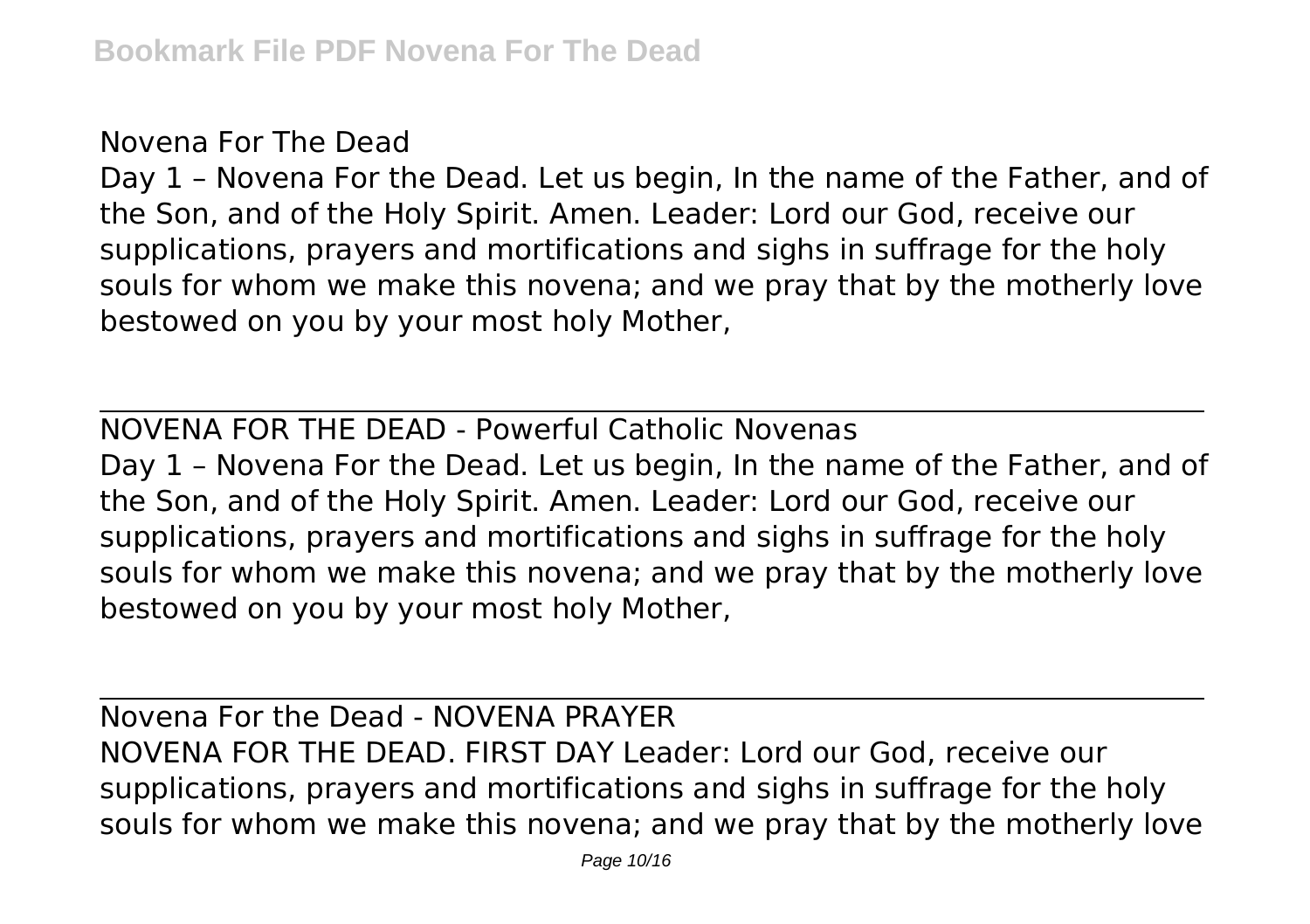bestowed on you by your most holy Mother, when she followed you on the way of sorrow up to Mount Calvary,

## NOVENA FOR THE DEAD - Catholic Doors

Novena prayer for the dead. Leader: You would be pleased to deliver the souls of our relatives and friends from the pains of hell You who would be pleased to grant them all the pardon and remission of all their sins You who would be pleased to fulfill all their desires You who would be pleased to receive them into the company of the blessed Leader: Lamb of God who takes away the sins of the world.

Novena prayer for the dead - About Philippines NINE-DAY NOVENA PRAYER FOR THE DEAD CONCLUDING PRAYER Leader: All: Merciful Father, hear our prayers and console us. As we renew our faith in your Son, whom you raised from the dead, strengthen our hope that our dear departed will share in Christ's resurrection, who lives and reigns with you and the Holy Spirit, one God forever and ever. AMEN.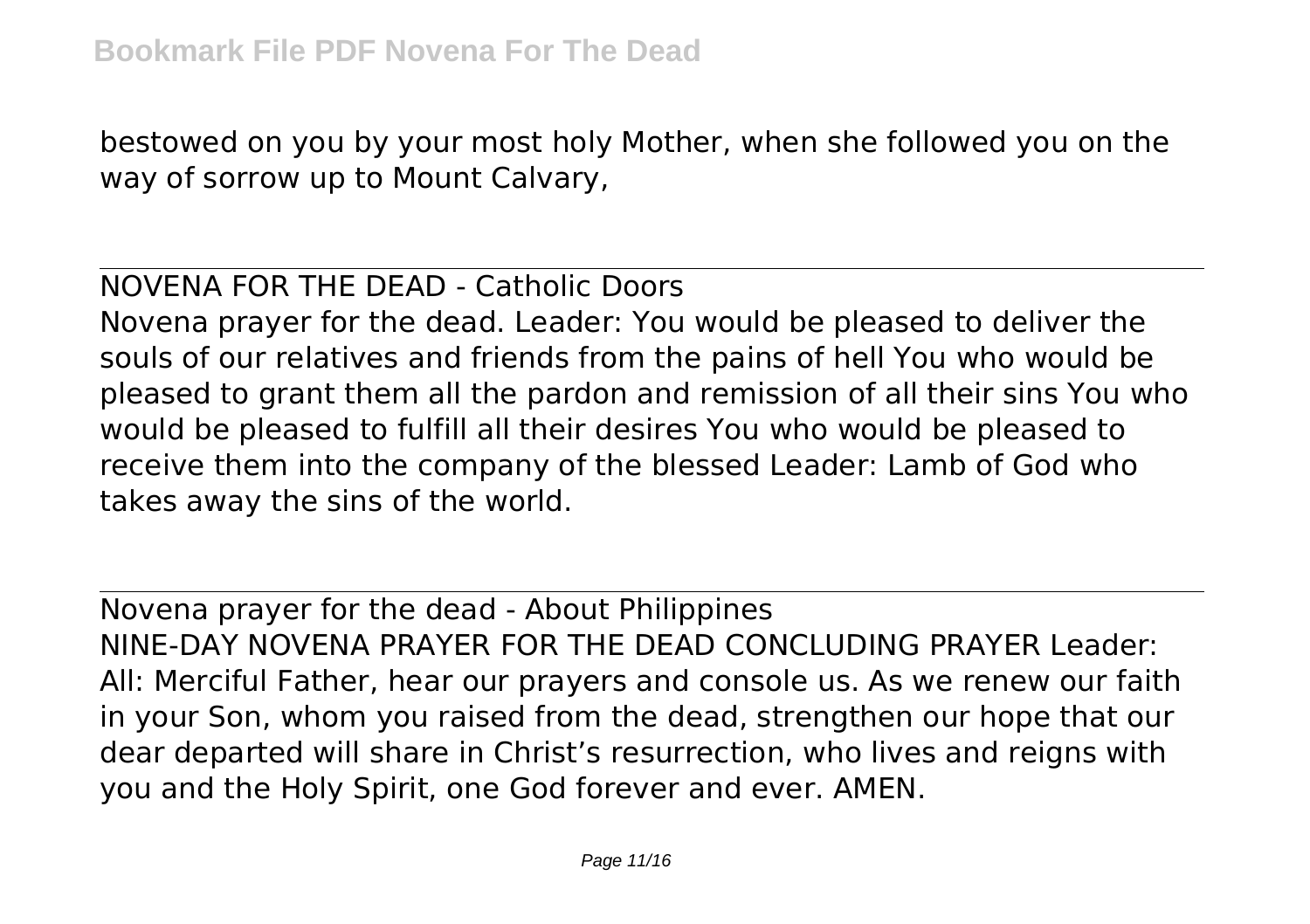Novena Prayer For The Dead [k546ev5gz7l8] Lord our God, receive our supplications, prayers and mortifications and sighs in suffrage for the holy souls for whom we make this novena; and we pray that by the motherly love bestowed on you by your most holy Mother, when she followed you on the way of sorrow up to Mount Calvary, and grant what we ask of you in this novena for your greater honour and glory.

Powerful Catholic Novena for God to Have Mercy on the Soul ... The novena prayer for the dead is an old tradition that was originally created into a nine day cycle of masses to pray for the deceased individual.

Novena For Our Dear Dead - Fill Out and Sign Printable PDF ... Novena for one who has died | Our Lady of Guadalupe Praying that the Lord be merciful in judging those who have gone before us in faith is a deeply rooted tradition. This particular novena (a word which represents a 9-day period of prayer) comes from the Philippine culture. It may be used in its entirety, or adapted according to need.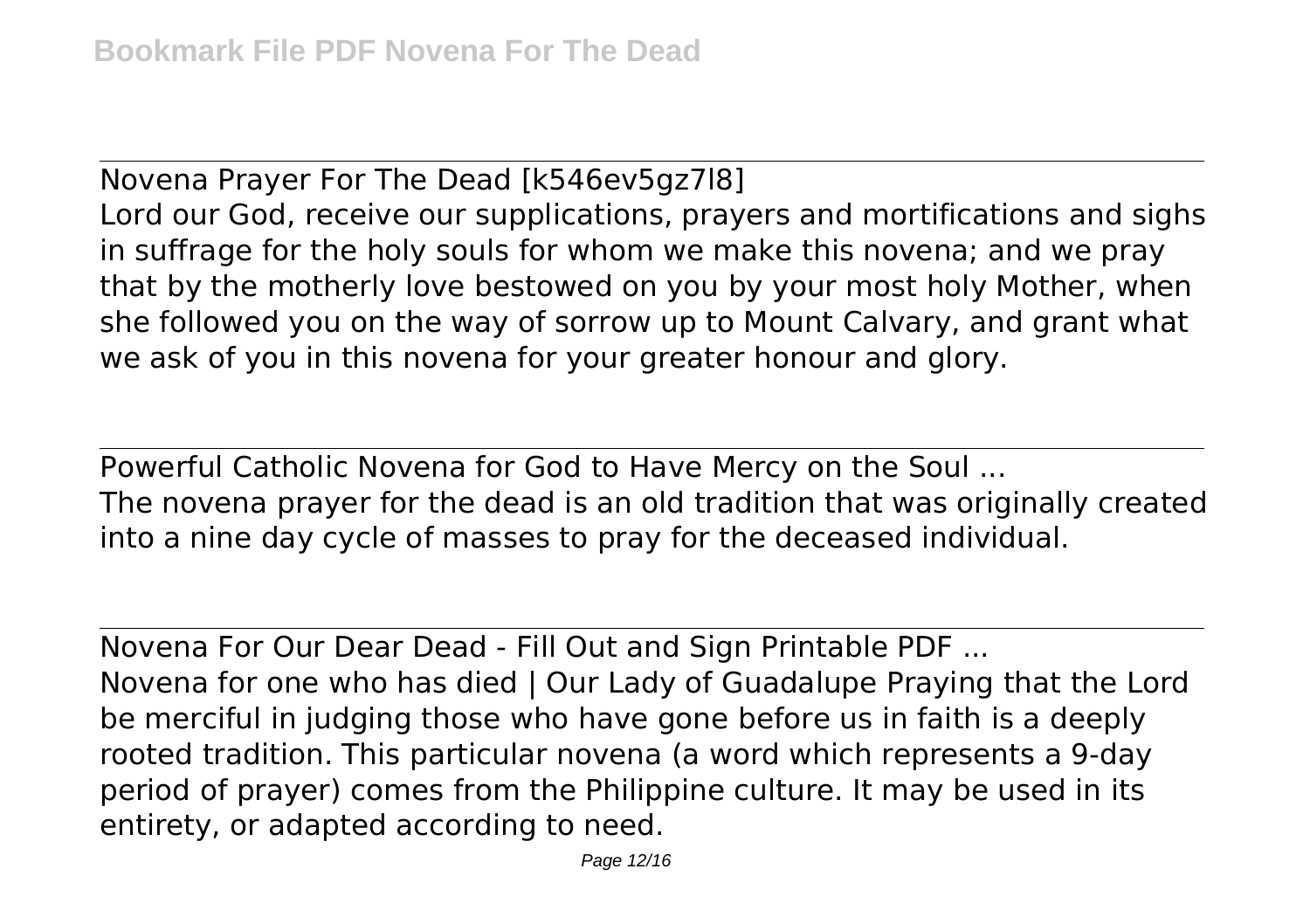Novena for one who has died | Our Lady of Guadalupe Novena Prayer for the Dead Day 1 . Lord Jesus, my Savior I have very often deserved to be cast into hell. How great would my suffering be if I were now cast away and compelled to think that I myself had caused my doom. I thank You for the patience with which You have tolerated me.

Prayer for the Dead - Catholic Prayer for the Dead The entire month of November, is dedicated to honoring the dearly departed. The month begins with All Saints Day, November 1st, followed by All Souls Day, November 2nd. On these days, Catholics recite prayers in private and at mass, that honor the dead, while seeking to help free souls from purgatory.

The 9 Day Novena Prayers for the Poor Souls in Purgatory ... NOVENA PRAYER FOR THE DEAD After praying the HOLY ROSARY, which has a plenary indulgence attached to it and could be applied to the eternal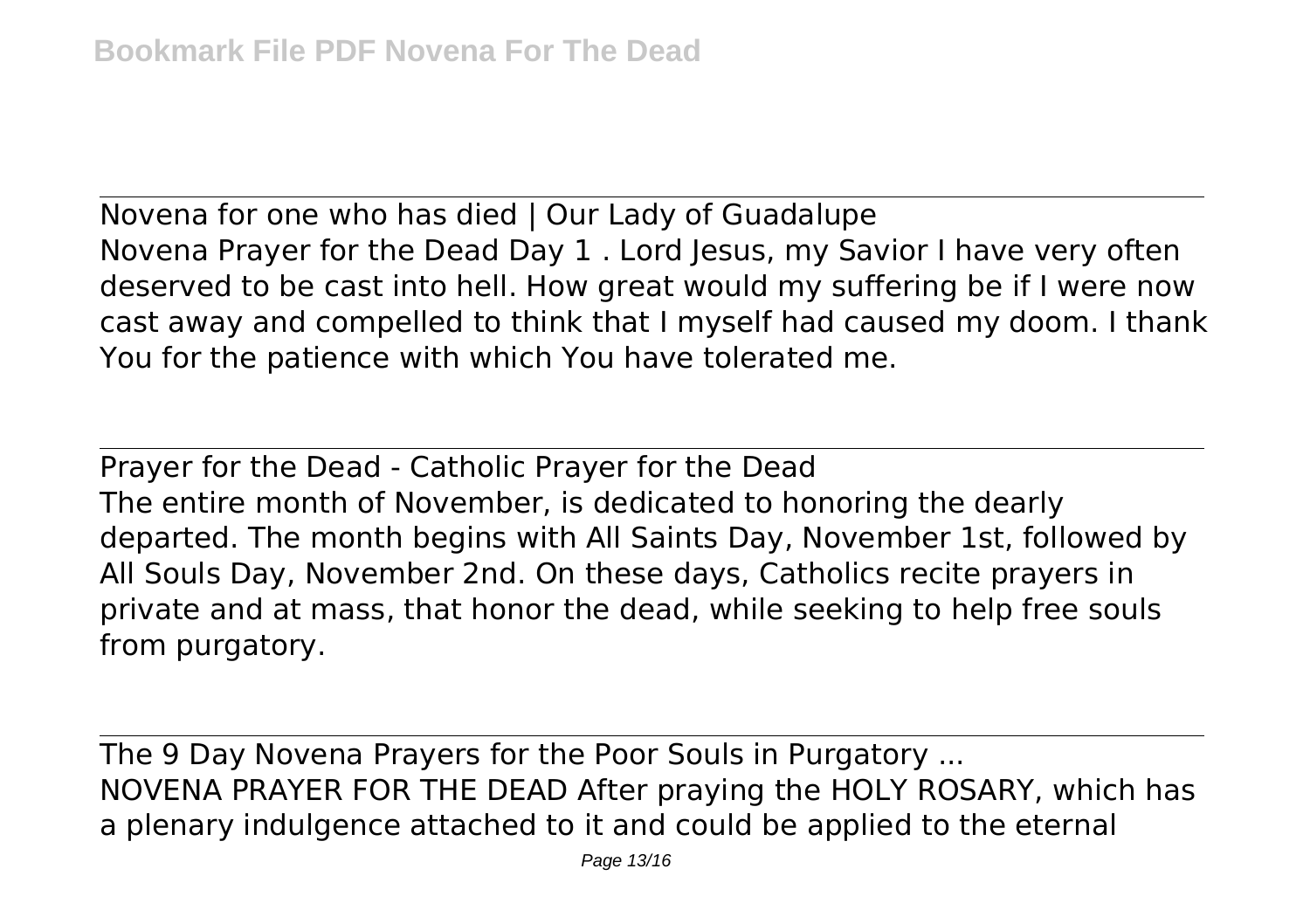repose of the soul of the deceased, the following prayer is used for each day. PRAYER FOR EACH DAY (to be followed by the invocations to Jesus, the Litany for the faithful, then the Concluding prayer.

NOVENA PRAYER FOR THE DEAD - Catholics striving for holiness How Do You Pray the Nine-day Novena for the Dead? The nine-day novena for the dead is exactly what it sounds like. It's a series of prayers recited over a period of nine days in honor of someone who has passed away. Here, we'll break down the steps that go into this novena: 1. Select the prayer(s) you wish to use. When praying any novena, it is important to do with intention.

How Do You Pray the 9 Day Novena for the Dead? | Cake Blog 1 1 Year Novena Prayer for the Faithful Departed After 40 Days THE HOLY ROSARY FOR OUR BLESSED MOTHER (Daily prayer for 1 year consecutive nights, after the 9 consecutive nights of The Holy Rosary) Leader: In the Name of the Father and of the Son and of the Holy Spirit.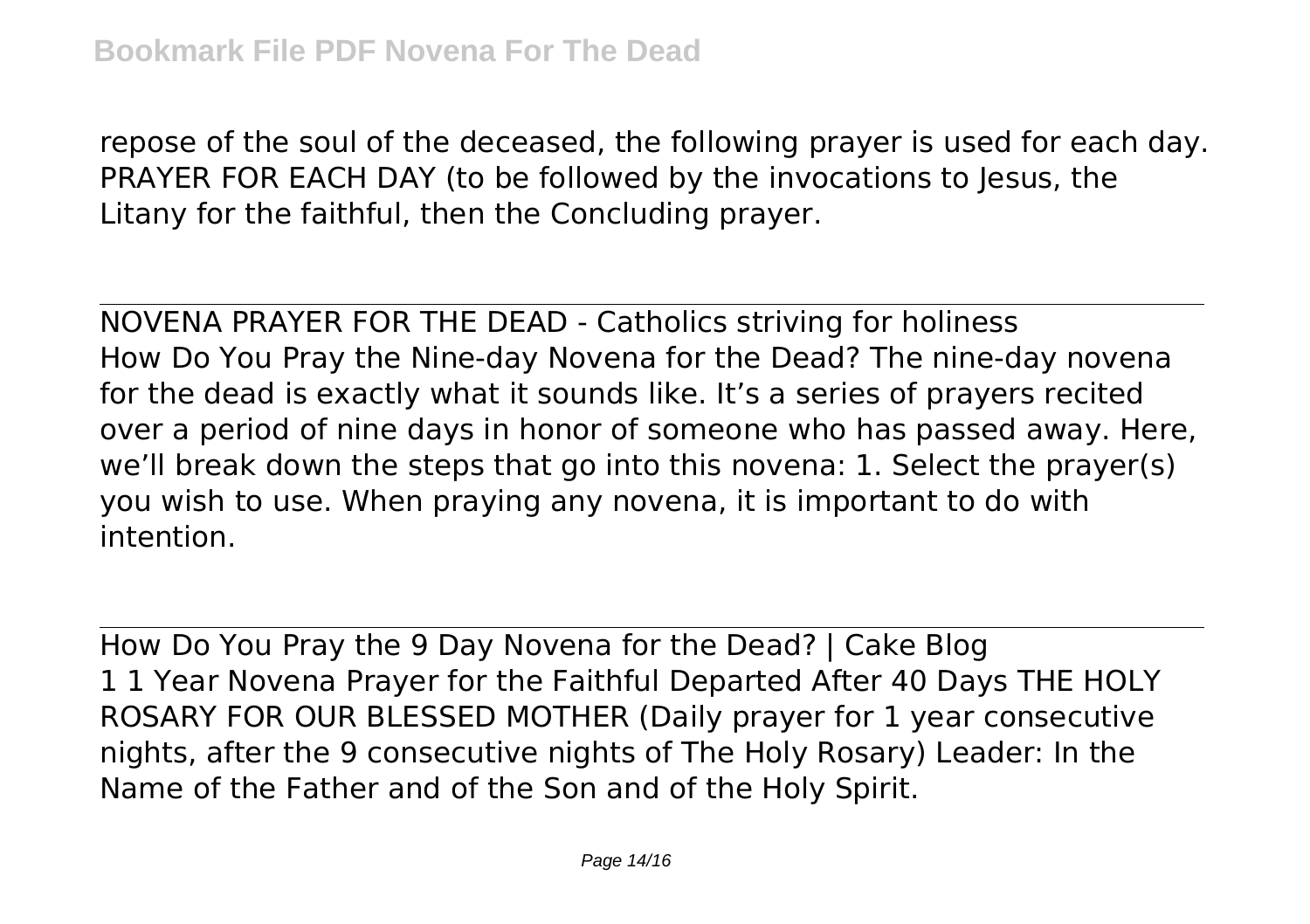Novena Prayer For The Dead After 40 Days (1) [6ngegv3re2lv] The Rosary for the Dead: How to Pray a Novena for the Church Suffering. There is quite possibly nothing as consoling as the cadence of a Rosary prayed for a soul who has recently died. Catholics commonly offer a Rosary for the newly deceased, usually at the funeral visitation or shortly before or after the funeral Mass.

The Rosary for the Dead: How to Pray a Novena for the ... This Novena, written by St. Alphonsus Liguori, is to be prayed leading up to All Soul's Day, for the suffering souls in Purgatory.

Novena for the Holy Souls in Purgatory | Pray Catholic Novenas Novena prayer for the dead - Catholic Filipino-Australian Chaplaincy... Leader: You would be pleased to deliver the souls of our relatives and friends from the pains of hell You who would be pleased to grant the m all the